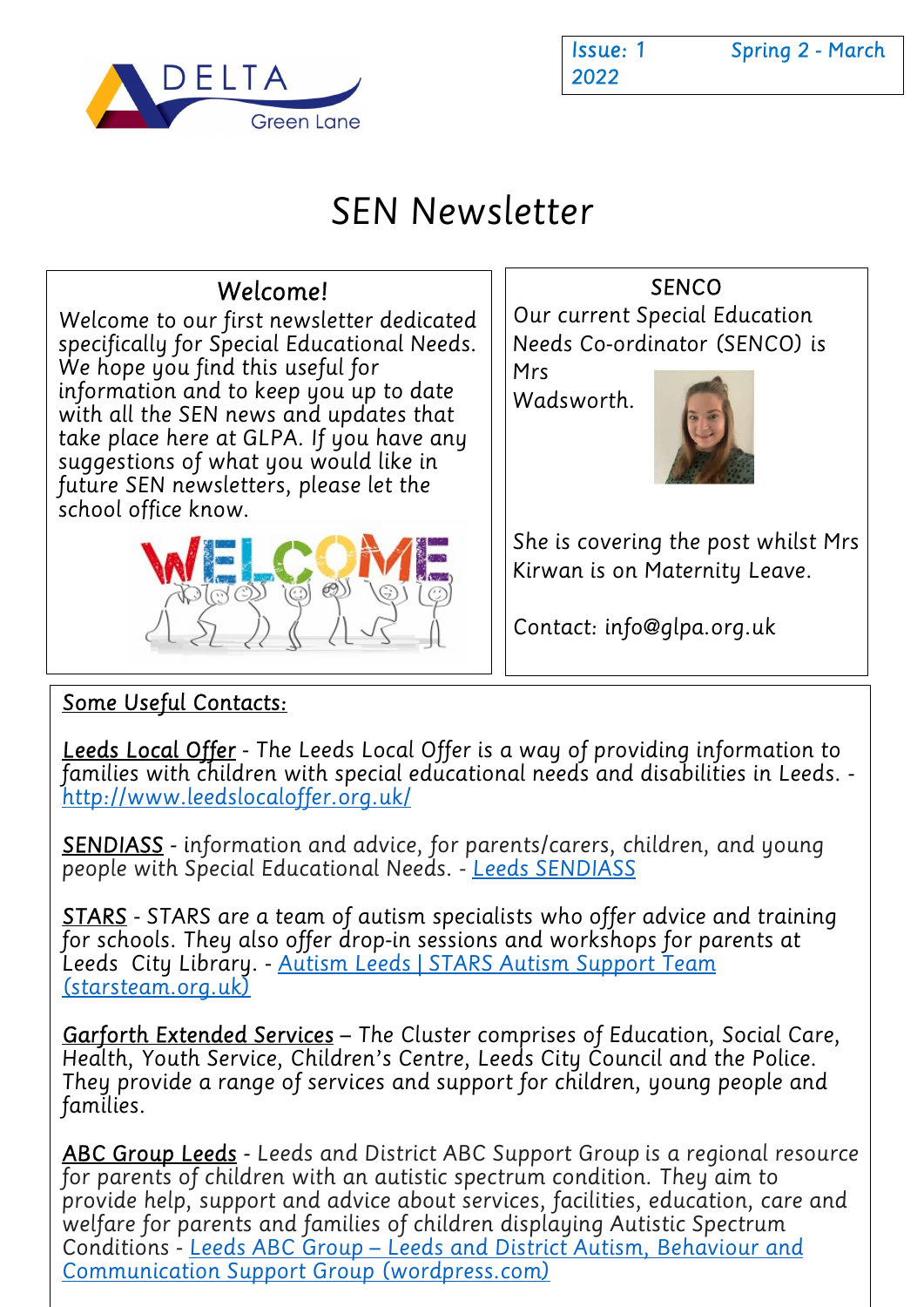#### SEN Glossary

We know that sometimes schools and other professionals can use terms or phrases that not everyone is aware of. This section will aim to sheds some light on some terms each issue:

ADHD: Attention Deficit Hyperactivity Disorder

ASD: Autistic Spectrum Disorder

CAMHS: Child and Adolescent Mental Health Services

EHCP: Education, Health and Care Plan

PDA: Pathological Demand Avoidance



 $\overline{\phantom{a}}$ 

## Spotlight Focus…

Y



This article has been shared with staff, to allow them to consider the experiences of families who have children with SEN, or indeed a range of different SEN needs. We have discussed that children are individuals and that at times we  $\frac{1}{n}$  heed to approach their provision with a different perspective.

## A family's experience with ADHD, ASD and PDA

#### "We're Raising a Cat in a Dog World"

 "I've used the cat-dog metaphor to describe what it's like to raise my son, who is gifted, with ADHD and autistic PDA (Pathological Demand Avoidance). The latter is a term increasingly used to describe autistic children who exhibit extreme resistance to demands and requests, no matter how big or small, even if the demands are of obvious benefit and interest to them."

One of the most challenging parts of raising a unique child is accurately explaining who he is and how our lives operate to family, friends, teachers, and others. Over time, I have developed this metaphor to help describe our experiences, as well as our different parenting style: Most people have dogs, but I have a cat. My cat is amazing, but most people insist that he is a dog. Which, of course, he just isn't.

Like most cats, my cat will not follow orders to sit and stay — even when so directed by experts who have successfully trained thousands of dogs to do these things on command.

While people understand and accept that cats don't do dog things, many continue to insist that my cat is a dog, and that my cat can do dog things. They refuse my explanations to the contrary. People who think I have a dog may "helpfully suggest" compliance training methods, but I know from experience that most dog methods don't work on my cat. I see and acknowledge that I have a cat (despite his often looking like a dog to others!). Treating him like a dog who can be

compliant only results in significant frustration for all involved. Those who treat my cat like a cat early on end up with far more rewarding relationships.

I've learned to limit contact with people who insist I have a dog, and especially those who try to force dog methods on my cat while criticizing my cat methods. What has helped is finding people who have cats themselves and asking them what is effective with their cats. Even though cats

have similar traits, it's important to understand that each cat is unique, and to accept that many things that work well for other cats might not work for yours.

https://www.additudemag.com/pathological-demand-avoidance-autism-adhd/